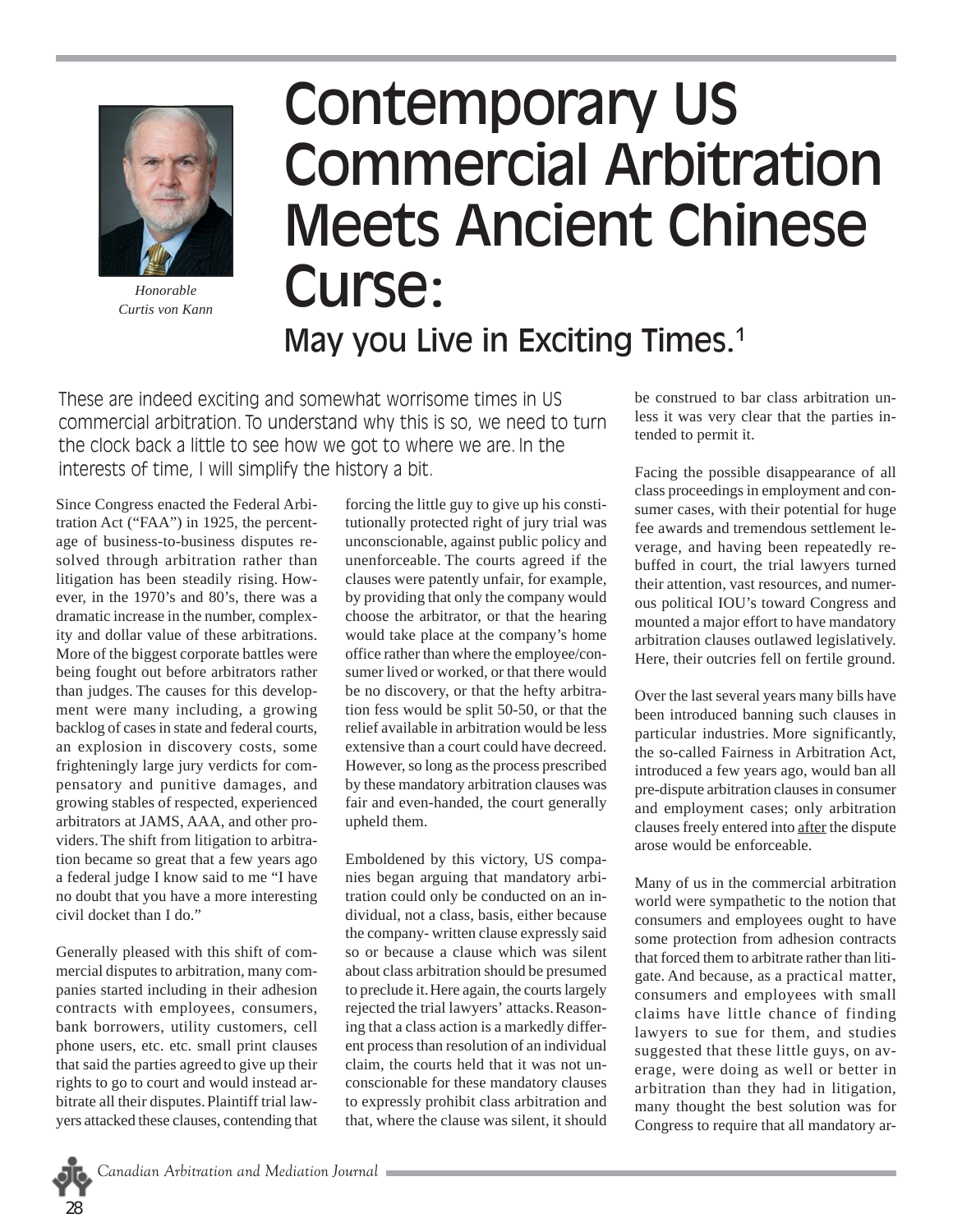bitration clauses meet the minimum due process standards that had been voluntarily adopted by JAMS and AAA.

Even an outright ban on pre-dispute arbitration clauses might have been OK had it been limited to adhesion contracts. However, the Fairness in Arbitration Act was so broadly written that it would have precluded pre-dispute arbitration clauses in most commercial contracts as well.For this reason, the AAA, Chamber of Congress, and others lobbied Congress to exclude commercial arbitration from the reach of the Act, and its scope was indeed scaled back somewhat in subsequent versions of the bill.Because Congress has been effectively deadlocked since 2010 due to divided control of the House and Senate, the Arbitration Fairness Act has not yet passed. However, it remains pending, with over 100 sponsors, and whether it will pass, and what effect it might have on commercial arbitration, is far from clear.

Meanwhile, back in the commercial arbitration arena, there were other troubling developments. With many very big cases being decided by arbitration, leaving many well-heeled losers in their wake, creative entrepreneurial lawyers soon realized that there were big bucks to be had from those losers if they could find ways to overturn those awards. Thus was born a new legal cottage industry- the Award Terminators. These diabolical demons of destruction have thus far concentrated their efforts chiefly on three avenues of attack.

First were attempts to have arbitration clauses declare that, in addition to the four narrow grounds for vacatur provided by the FAA –namely, fraud or corruption, evident partiality of the arbitrators, failure to receive material evidence or to postpone a hearing on good cause shown, or arbitrators exceeding their powers – federal courts could also vacate awards for factual or legal errors of the arbitrator.At least in the US, the hallmark of commercial arbitration had always been finality, the notion that parties, having chosen their decision-makers, have to abide by their decisions and could not engage in the broad appellate review available in court. The expansion of FAA review to include errors

of fact or law would have eviscerated such Finality.In the case of *Hall Street Associates v. Mattel*, the US Supreme Court held that the FAA's grounds for vacatur could not be expanded by private agreement, thus blocking this avenue of attack in federal courts, although not in state courts, which were free to adopt a different interpretation of their own state arbitration laws.

The second avenue of attack pursued by the Award Terminators was trying to expand the historic doctrine of manifest disregard of law. For many decades some courts had held that the FAA vacatur grounds of arbitrators "exceeding their powers" included cases in which the arbitrator said, in effect, "I know that the law requires X result in this case but I am going to disregard the law and decree what I happen to think is the proper outcome." Seizing on this doctrine, the Terminators argued that, when an arbitrator made a clear error of law in her award, she had effectively disregarded the law and should be subject to vacatur for such an error. Again, in the *Hall Street* case, the Supreme Court seemed to say that manifest disregard of the law was not a ground for vacatur under the FAA, though, again, state courts might interpret their own state arbitration statues differently. However, because the Supreme Court's language was not as precise as it might have been, lower federal courts have been uncertain whether the doctrine retains any vitality and the Circuit Courts of Appeal are now split on that question, a conflict the Supreme Court will have to resolve soon.

The third avenue of attack utilized by the Terminators has been to claim that the arbitrator made insufficient disclosures at the outset or during the course of the arbitration. When the alleged failure of disclosure involved some prior contact with a party, lawyer, law firm, or witness, the courts have generally rejected the challenge on grounds that the information not disclosed could not have led a reasonable person to question the arbitrator's neutrality.However, there have been some highly publicized cases<sup>2</sup> in which courts have vacated awards, and named and excoriated the arbitrator, for failure to disclose a connection that was simply too close for the court to stomach.

And recently, some awards have been challenged on grounds that the arbitrator failed to disclose something about his or her "life experiences" which might raise a question about impartiality. For example, in an arbitration in which a woman complained that her employment had been terminated in retaliation for having reported sexual harassment by her supervisor, the arbitrator was challenged for failure to reveal that years earlier, while a sitting judge, he had been disciplined for sexual harassment. In another arbitration, involving the equitable distribution of considerable property in connection with a highly contentious divorce, the arbitrator failed to reveal that he too had been through a highly contentious divorce and a bitter fight about division of property. While the incidence of vacatur for failures of disclosure is still relatively low, it is growing, reminding us of the wise advice "Disclose, Disclose, Disclose." It rarely gets you bumped from a case, but withholding something can get you publicly humiliated if some judge later thinks it ought to have been disclosed.

Finally, I turn to what is perhaps the most worrisome development in US commercial arbitration. I mentioned earlier that, initially, US companies reported being very happy with the commercial arbitration process.However, over the past decade, there has been a mounting chorus of complaints that commercial arbitration has become just as slow and costly as litigation. That is certainly possible since, as big commercial cases migrated from litigation to arbitration, so did the big case litigators who generally wanted to conduct the arbitrations in the same way, and bill the same amounts, as when the cases were in litigation.What is surprising here is the response to this phenomenon announced by many smart in-house counsel, i.e., "arbitrations are now costing my company just as much, and taking just as long, as litigations, so we have decided to litigate rather than arbitrate our cases." Say what? If the average cost and cycle time for commercial arbitrations and commercial litigations are indeed the same, something that has not been empirically demonstrated to date,

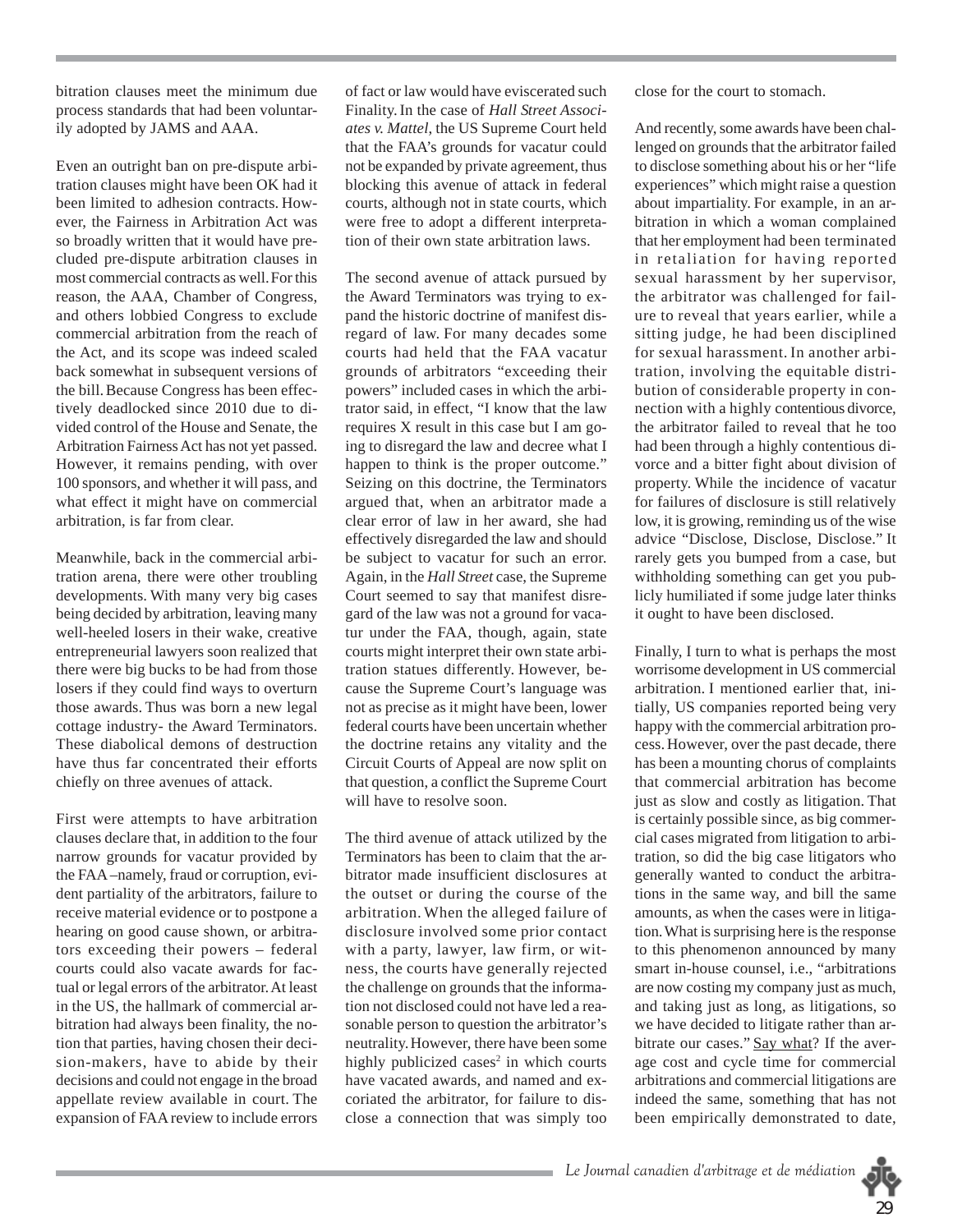then, cost and delay cannot serve as a rational basis for choosing one process over the other. Instead, a rational client would presumably choose arbitration for cases that demanded its particular benefits, e.g., the right to pick the decision makers, the rules, the procedures, the time and location of the hearing, and whether or not the decision will include a statement of reasons; privacy; and finality, and would choose litigation for cases that demanded its particular benefits- a public decision, a legal precedent, a right of appeal, and judicial contempt power to enforce subpoena, injunctions, decrees of specific performance, etc.

Nevertheless, whether rational or not, the growing list of companies who said they were abandoning commercial arbitration due to its costs and delays spurred action from many of us who believe that such arbitration is often a very favorable process for resolving commercial disputes, and also one in which we make our living. In 2009, as President of the College of Commercial Arbitrators, I convened in Washington, DC a day long National Summit on Commercial Arbitration. Present were distinguished representatives of the four major constituencies involved in such arbitration, namely, in-house counsel, outside counsel, arbitration providers and arbitrators. There was broad consensus that all four constituencies bore some responsibility for increased arbitration costs and delays and that all four had a role to play in reducing those excesses.I was particularly pleased to hear many in-house attorneys from major companies publicly state that, to a large extent, they had allowed this problem to develop. One such attorney said "We are primarily to blame for this problem.In these big arbitrations, we have given the keys to the litigators, who naturally conduct the arbitrations just like litigations."

Following the Summit, former CPR President Thomas Stipanowich, AAA arbitrator Deborah Rothman, and I took the transcript of the Summit, and other suggestions submitted by various stakeholders, and wrote what was entitled "The College of Commercial Arbitrators' Protocols for Expeditious, Cost-effective Arbitration."

After analyzing the various causes of the problem, this document prescribed for each constituency a dozen or so steps they each could take to dramatically reduce cost and delay in commercial arbitration.The steps proposed were hardly radical; rather we sought to pull together in one place worthwhile ideas that had been circulating in various forums for several years.Time precludes us from discussing all these steps, but to give you a flavor of the document, let me mention a few. For Business Users and In-House Counsel, the Protocols recommend that companies include in their arbitration clauses limits on discovery and motions, that they select outside counsel for arbitration (not litigation) expertise and select arbitrators who are proven case managers, that they set limits on the time and money they are prepared to devote to the arbitration, and that in-house counsel stay actively involved throughout the arbitration to monitor compliance with those limits. Outside Counsel are urged to recognize and exploit the differences between arbitration and litigation, to cooperate with opposing counsel on scheduling and procedural matters, to limit discovery to what is truly needed, to keep arbitrators informed about case progress, and to enlist their help promptly when needed. Arbitration Providers should offer users a wide range of arbitration models and rules (including fast track arbitration with no discovery or motions), should insist that their panelists have training in managing cases efficiently, and should collect and make available to users information on how well particular arbitrators perform that function. Finally the Protocols recommend that Arbitrators obtain training in managing commercial arbitration, that they insist on cooperation and professionalism between counsel, that they actively shape and manage the arbitration from start to finish and schedule consecutive hearings days whenever possible, and that they be readily available to counsel when needed to resolve procedural problems and keep the arbitration on track.

If I were asked "what is the single most important recommendation in the Protocols," I would say that it is for companies to include in their arbitration clauses an absolute deadline by which the arbitration must be concluded. British civil servant and wit Cyril Northcote Parkinson taught us 50 years ago, in Parkinson's Law, that "work expands to fill the amount of time available for its completion." I might add that this is particularly true where the workers, counsel and arbitrators, are paid on an hourly basis. The fastest trial court in the US federal system is the Eastern District of Virginia which sets virtually all cases, no matter how complex, for trial about six months after the complaint is filed and hardly ever grants continuances. When counsel are given a strict and tight deadline like that, they find ways to eliminate the peripheral discovery and issues and get promptly to the core of the dispute.At our Summit, the Deputy General Counsel of Bechtel, who supervised some of the most complex arbitrations in the world, said she has never seen a commercial case that could not have been fairly and properly arbitrated within one year. Thus, I would love to see all companies recite in their arbitration clauses a requirement that all cases involving, say, \$10 million or less be concluded within six months from service of the arbitration demand and all other cases within twelve months and that the arbitrators are empowered to so schedule and manage the case as to assure compliance with those deadlines.

So the big question now is whether these kinds of measures will be adopted and will save the day.Can the commercial arbitration ship be righted at this point and returned to its prior status as the preferred forum for complex commercial dispute or is it going to sink under the weight of its own excesses? I am not sure of the answer to that question. Over the past year, many commercial arbitrators have told me that they have recently experienced significant decreases in their caseloads.Such a falloff might be attributable, at least in part, to faltering Economy and to the increasing number of cases that settle in mediation before they can proceed to either arbitration or litigation.

More disturbing is a 2011 survey by Cornell University of Fortune 1000 companies. In 1997, 85% of those companies